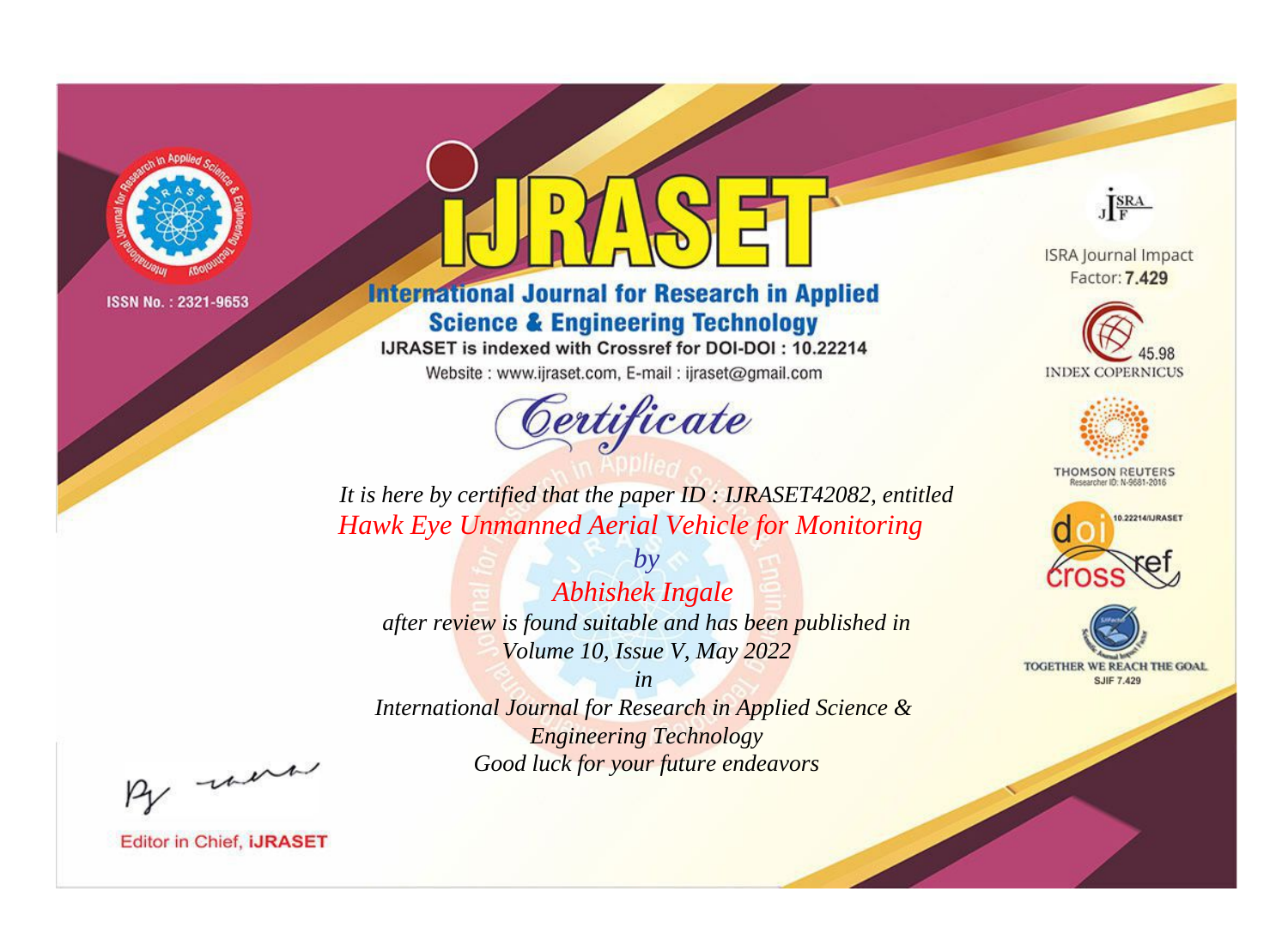

# **International Journal for Research in Applied Science & Engineering Technology**

IJRASET is indexed with Crossref for DOI-DOI: 10.22214

Website: www.ijraset.com, E-mail: ijraset@gmail.com



JERA

**ISRA Journal Impact** Factor: 7.429





**THOMSON REUTERS** 



TOGETHER WE REACH THE GOAL **SJIF 7.429** 

*It is here by certified that the paper ID : IJRASET42082, entitled Hawk Eye Unmanned Aerial Vehicle for Monitoring*

*by Mansi Vispute after review is found suitable and has been published in Volume 10, Issue V, May 2022*

*in* 

*International Journal for Research in Applied Science & Engineering Technology Good luck for your future endeavors*

By morn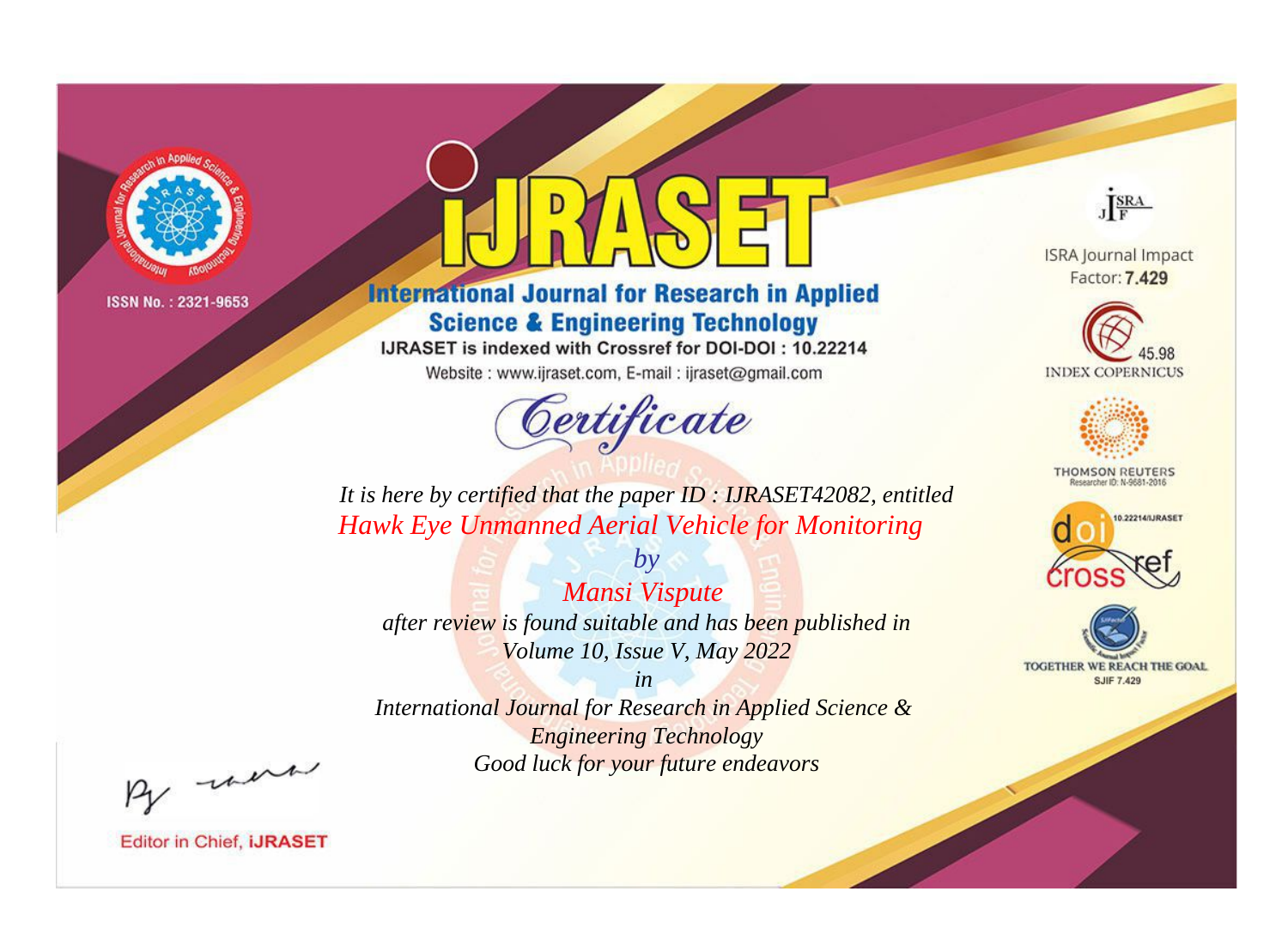

# **International Journal for Research in Applied Science & Engineering Technology**

IJRASET is indexed with Crossref for DOI-DOI: 10.22214

Website: www.ijraset.com, E-mail: ijraset@gmail.com



JERA

**ISRA Journal Impact** Factor: 7.429





**THOMSON REUTERS** 



TOGETHER WE REACH THE GOAL **SJIF 7.429** 

*It is here by certified that the paper ID : IJRASET42082, entitled Hawk Eye Unmanned Aerial Vehicle for Monitoring*

*Saurabh Sonawane after review is found suitable and has been published in Volume 10, Issue V, May 2022*

*by*

*in* 

*International Journal for Research in Applied Science & Engineering Technology Good luck for your future endeavors*

By morn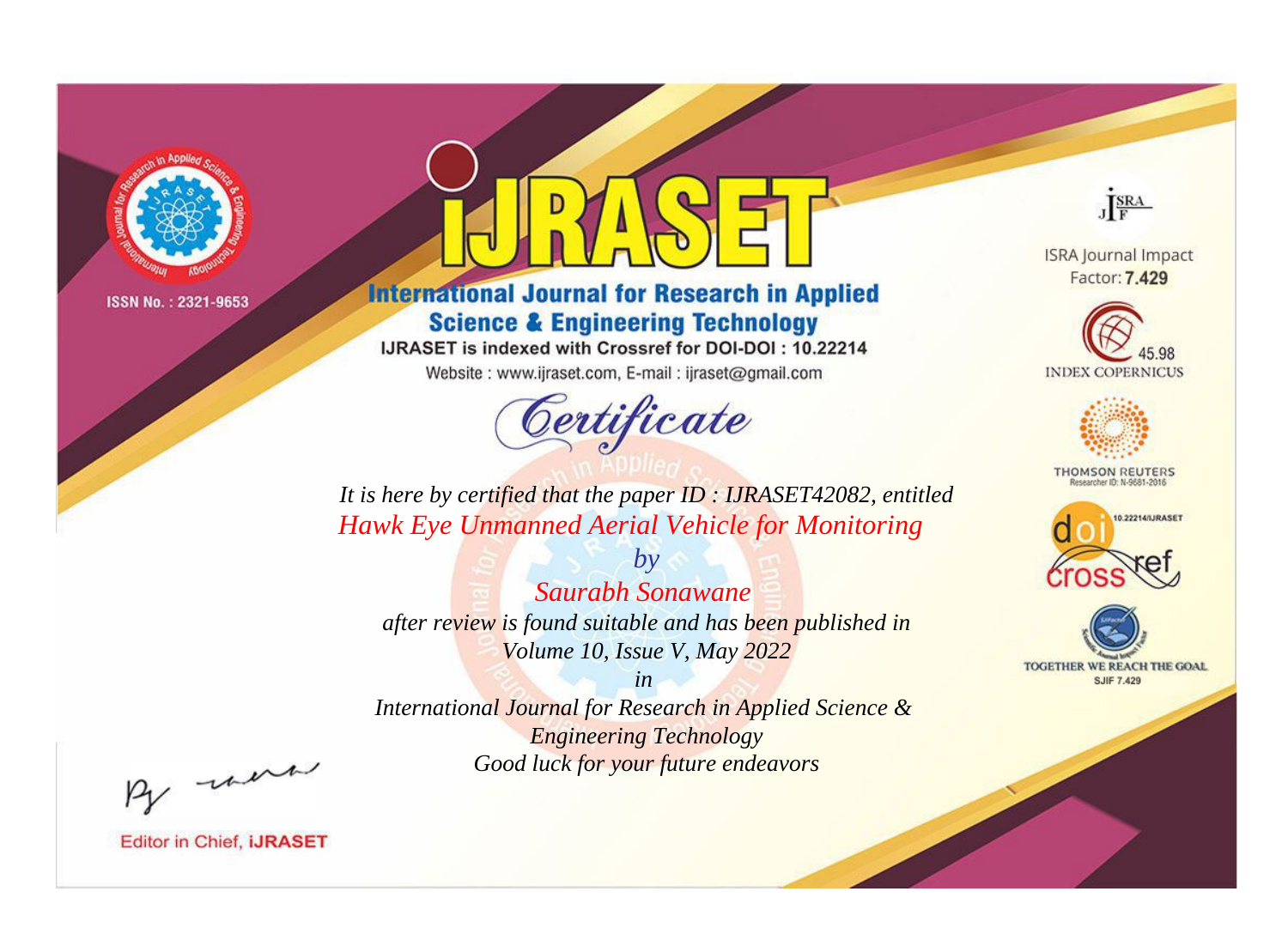

# **International Journal for Research in Applied Science & Engineering Technology**

IJRASET is indexed with Crossref for DOI-DOI: 10.22214

Website: www.ijraset.com, E-mail: ijraset@gmail.com



JERA

**ISRA Journal Impact** Factor: 7.429





**THOMSON REUTERS** 



TOGETHER WE REACH THE GOAL **SJIF 7.429** 

*It is here by certified that the paper ID : IJRASET42082, entitled Hawk Eye Unmanned Aerial Vehicle for Monitoring*

*by Hema Guthula after review is found suitable and has been published in Volume 10, Issue V, May 2022*

*in* 

*International Journal for Research in Applied Science & Engineering Technology Good luck for your future endeavors*

By morn